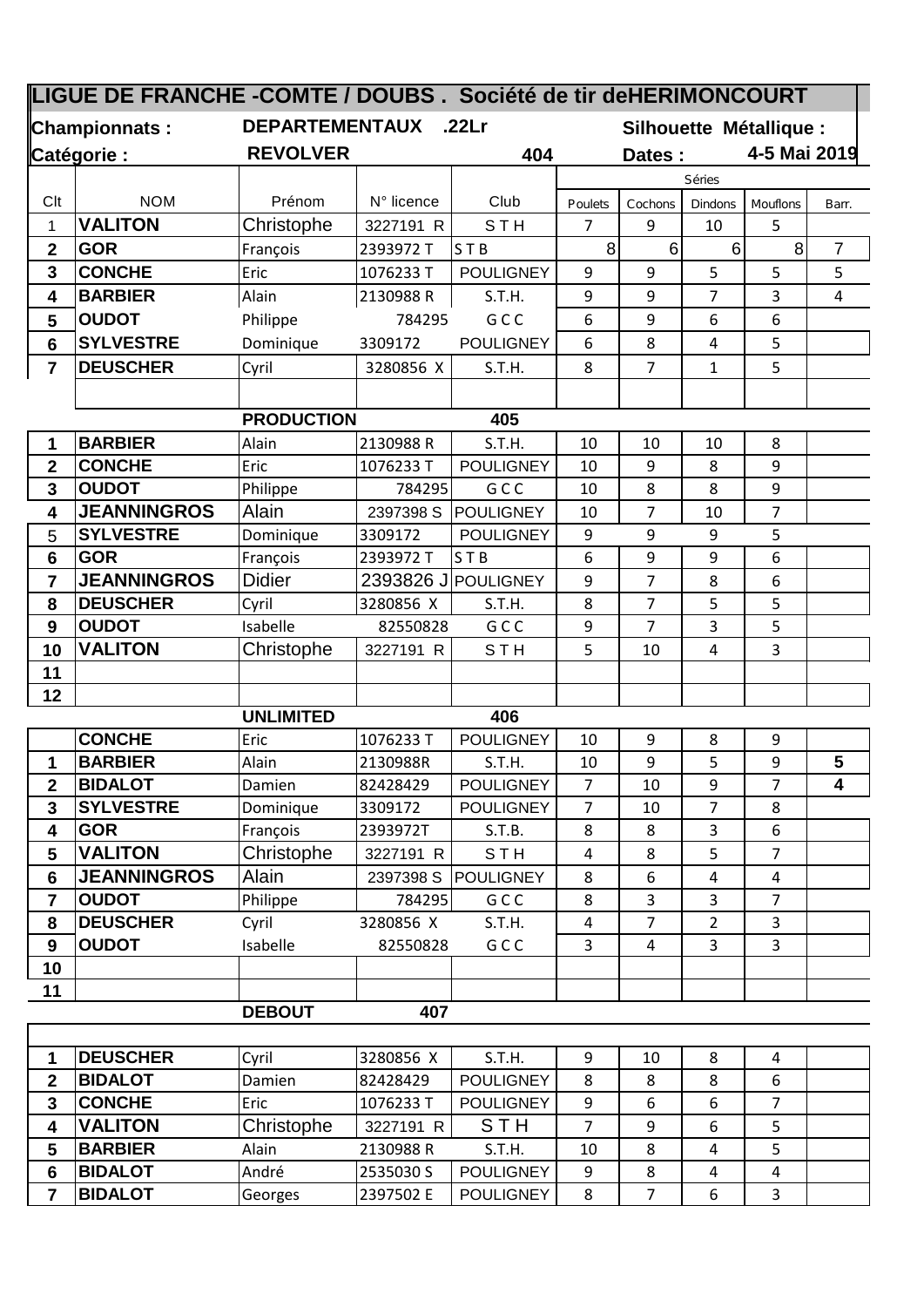| 8              | <b>OUDOT</b>       | Philippe      | 784295     | GCC              | $\overline{7}$ | 6           | $\overline{2}$ | 3              |  |
|----------------|--------------------|---------------|------------|------------------|----------------|-------------|----------------|----------------|--|
| 9              | <b>SYLVESTRE</b>   | Dominique     | 3309172    | <b>POULIGNEY</b> | 7              | 6           | $\overline{2}$ | 3              |  |
| 10             | <b>OUDOT</b>       | Isabelle      | 82550828   | G C C            | 4              | 6           | $\overline{2}$ | 1              |  |
| 11             | <b>GOR</b>         | François      | 2393972T   | S.T.B.           | 2              | 2           | 3              | 5              |  |
| 12             | <b>JEANNINGROS</b> | <b>Didier</b> | 2393826 J  | POULIGNEY        | 5              | 3           | $\overline{2}$ | 1              |  |
| 13             | <b>JACQUOT</b>     | Florent       | 82673656   | STH              | 3              | 3           | $\overline{2}$ | $\overline{2}$ |  |
| 14             |                    |               |            |                  |                |             |                |                |  |
| 15             |                    |               |            |                  |                |             |                |                |  |
|                |                    |               |            |                  |                |             |                |                |  |
|                |                    | COMBINE .22Lr |            |                  |                |             |                |                |  |
| Clt            | <b>NOM</b>         | Prénom        | N° licence | Club             | <b>REV</b>     | <b>PROD</b> | <b>DEB</b>     | <b>UNLIM</b>   |  |
| 1              | <b>CONCHE</b>      | Eric          | 1076233 T  | <b>POULIGNEY</b> | 28             | 36          | 28             | 36             |  |
| $\overline{2}$ | <b>BARBIER</b>     | Alain         | 2130988R   | S.T.H.           | 28             | 38          | 27             | 33             |  |
| 3              | <b>SYLVESTRE</b>   | Dominique     | 3309172    | <b>POULIGNEY</b> | 27             | 32          | 18             | 32             |  |
| 5              | <b>VALITON</b>     | Christophe    | 3227191 R  | <b>STH</b>       | 31             | 22          | 27             | 24             |  |
| 4              | <b>OUDOT</b>       | Philippe      | 784295     | GCC              | 27             | 35          | 18             | 21             |  |
| 6              | <b>GOR</b>         | François      | 2393972T   | S.T.B.           | 28             | 30          | 12             | 25             |  |
| 7              | <b>DEUSCHER</b>    | Cyril         | 3280856 X  | S.T.H.           | 21             | 25          | 31             | 16             |  |
| 8              | <b>JEANNINGROS</b> | Alain         | 2397398 S  | <b>POULIGNEY</b> |                | 34          |                | 22             |  |
| 9              | <b>JEANNINGROS</b> | <b>Didier</b> | 2393826 J  | <b>POULIGNEY</b> |                | 30          | 11             |                |  |
|                |                    |               |            |                  |                |             |                |                |  |
|                |                    |               |            |                  |                |             |                |                |  |
|                |                    |               |            |                  |                |             |                |                |  |
|                |                    |               |            |                  |                |             |                |                |  |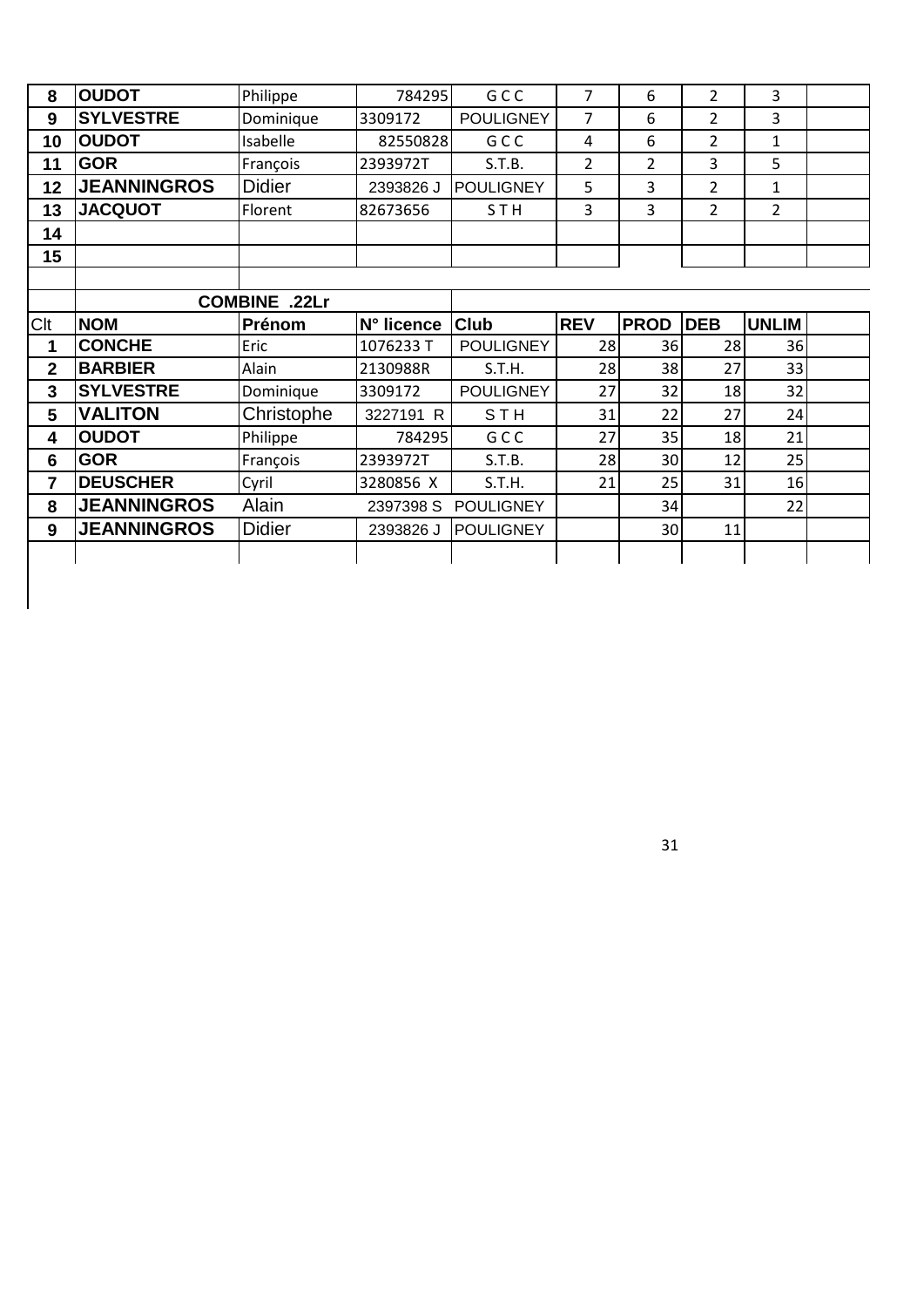## **PALMARES**

INDIVIDUEL

|       | Qualifications |
|-------|----------------|
| Total |                |
| 31    | F              |
| 28    | Fx2            |
| 28    | Fx2            |
| 28    | Fx2            |
| 27    | R              |
| 23    | R              |
| 21    | R              |
|       |                |
|       |                |

| 38              | F                       | 32 |
|-----------------|-------------------------|----|
| 36              | F                       | 30 |
| 35              | $\overline{\mathsf{F}}$ | 18 |
| 34              | F                       |    |
| $\overline{32}$ | F                       |    |
| 30              | Fx2                     |    |
| 30              | Fx2                     |    |
| 25              | $\overline{\mathsf{R}}$ |    |
| $2\overline{4}$ | $\overline{\mathsf{R}}$ |    |
| 22              | R                       |    |
| 0               |                         |    |
| $\mathbf 0$     |                         |    |
|                 |                         |    |
| 36              | F                       | 20 |
| 33              |                         | 18 |
| 33              | $\frac{F}{F}$           | 8  |
| 32              |                         |    |
| 25              | $\overline{\mathsf{F}}$ |    |
| 24              | $\overline{F}$          |    |
| <u>22</u>       | $\overline{F}$          |    |
| $\overline{21}$ | F                       |    |
| $\overline{16}$ | R                       |    |
| $\overline{13}$ | R                       |    |
| $\mathbf 0$     |                         |    |
|                 |                         |    |
|                 |                         |    |
|                 |                         |    |
| 31              | F                       |    |
|                 |                         |    |

| 30 | F | 18 |
|----|---|----|
| 28 | F | 16 |
| 27 | F | 6  |
| 27 | F |    |
| 25 | F |    |
| 24 | F |    |